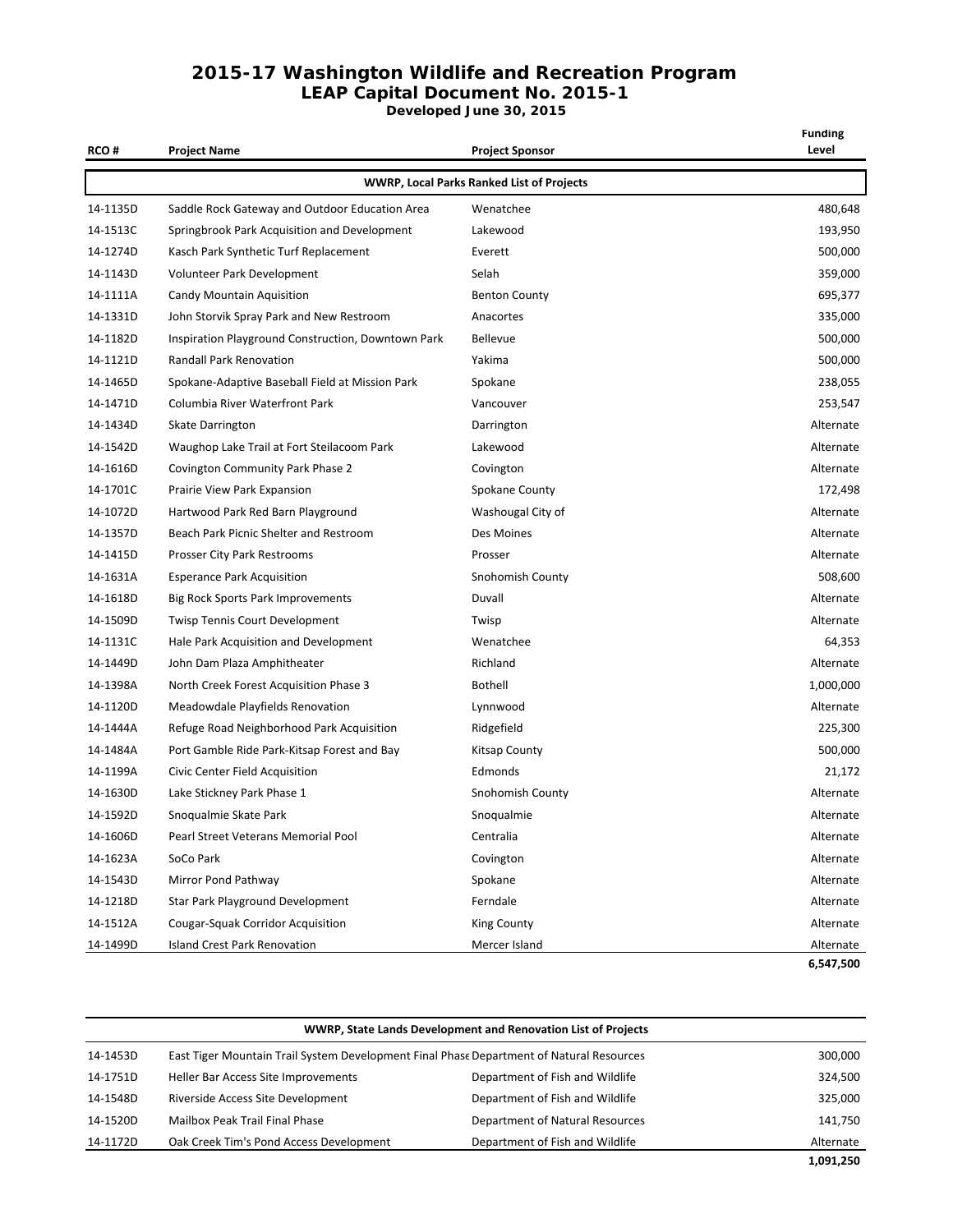#### **2015-17 Washington Wildlife and Recreation Program LEAP Capital Document No. 2015-1**

**Developed June 30, 2015**

| <b>RCO#</b> | <b>Project Name</b>                               | <b>Project Sponsor</b>                           | <b>Funding</b><br>Level |
|-------------|---------------------------------------------------|--------------------------------------------------|-------------------------|
|             |                                                   |                                                  |                         |
|             |                                                   | <b>WWRP, State Parks Ranked List of Projects</b> |                         |
| 14-1681A    | Inholdings and Adjacent Properties 2014           | Washington State Parks and Recreation Commission | 1,000,000               |
| 14-1621D    | Kukutali Preserve Day Use Development             | Washington State Parks and Recreation Commission | 360,210                 |
| 14-1486A    | <b>Westport Park Connection</b>                   | Washington State Parks and Recreation Commission | 1,905,000               |
| 14-1555D    | Larrabee Clayton Beach Railway Overpass           | Washington State Parks and Recreation Commission | 2,331,365               |
| 14-1622D    | Willapa Hills Trail Trail Development Pe Ell Area | Washington State Parks and Recreation Commission | 582,175                 |
| 14-1682D    | Lake Sammamish Sunset Beach Picnic Area           | Washington State Parks and Recreation Commission | Alternate               |
| 14-1626D    | Tolmie State Park Parking                         | Washington State Parks and Recreation Commission | Alternate               |
| 14-1634D    | Klickitat Trail                                   | Washington State Parks and Recreation Commission | Alternate               |
| 14-1603A    | <b>Fudge Point Additional Uplands</b>             | Washington State Parks and Recreation Commission | 368,750                 |
| 14-1454A    | Saint Edward State Park Kenmore Acquisition       | Washington State Parks and Recreation Commission | Alternate               |
|             |                                                   |                                                  | 6,547,500               |

| <b>WWRP, Trails List of Projects</b> |                                                       |                                                  |           |
|--------------------------------------|-------------------------------------------------------|--------------------------------------------------|-----------|
| 14-1124D                             | Spruce Railroad McFee Tunnel Restoration              | Clallam County                                   | 460,000   |
| 14-1514D                             | East Lake Sammamish Trail Phase 4                     | <b>King County</b>                               | 500,000   |
| 14-1137C                             | <b>Twisp Community Trail</b>                          | Twisp                                            | 199,504   |
| 14-1419D                             | Squalicum Creek Trail                                 | Bellingham                                       | 500,000   |
| 14-1439A                             | Bay Street Pedestrian Path Mosquito Fleet Trail       | Port Orchard                                     | 105,750   |
| 14-1461D                             | Naches Rail to Trail Final Phase                      | Yakima County                                    | 810,700   |
| 14-1677D                             | Ferry County Rail Trail Phase 3                       | Ferry County                                     | 98,000    |
| 14-1442D                             | <b>Foothills National RecreationTrail Final Phase</b> | <b>Pierce County</b>                             | 1,691,046 |
| 14-1349D                             | Washougal Waterfront Trail                            | Port of Camas-Washougal                          | Alternate |
| 14-1694D                             | Point Defiance Loop Trail                             | Metropolitan Park District of Tacoma             | Alternate |
| 14-1136D                             | Appleway Trail Phase 3                                | Spokane Valley                                   | Alternate |
| 14-1353A                             | Sound to Olympics North Kitsap Gap                    | Kitsap County                                    | Alternate |
| 14-1640D                             | Willapa Hills Trail                                   | Washington State Parks and Recreation Commission | Alternate |
| 14-1711D                             | Olympic Discovery Trail Discovery Bay                 | Jefferson County                                 | Alternate |
| 14-1126D                             | Woodland Creek Community Park Trail                   | Lacey                                            | Alternate |
| 14-1515D                             | Harris Creek Vosper Multi Use Trail                   | Confederated Tribes of the Chehalis Reservation  | Alternate |
| 14-1796D                             | Whitehorse Trail Design and Development               | Snohomish County                                 | Alternate |
|                                      |                                                       |                                                  | 4,365,000 |

| <b>WWRP, Wataer Access Ranked List of Projects</b> |                                                                                                              |                                            |           |
|----------------------------------------------------|--------------------------------------------------------------------------------------------------------------|--------------------------------------------|-----------|
| 14-1347D                                           | Washougal Waterfront Water Access Area                                                                       | Port of Camas-Washoughal                   | 700,000   |
| 14-1534A                                           | <b>Glendale Shoreline Acquisition and Public Access</b>                                                      | <b>Island County</b>                       | 565,000   |
| 14-1965D                                           | Meydenbauer Park Shoreline Access Development                                                                | Bellevue                                   | 206,324   |
| 14-1427D                                           | Edmonds Pier Renovation 2014-2015                                                                            | Washington Department of Fish and Wildlife | Alternate |
| 14-1643D                                           | Battle Ground Lake State Park Americans with Disabilities , Washington State Parks and Recreation Commission |                                            | Alternate |
| 14-1627D                                           | Wenberg County Park Water Access Improvements                                                                | Snohomish County                           | Alternate |
| 14-1546D                                           | Waterman Fishing Pier Access and Seawall Renovation                                                          | Port of Waterman                           | Alternate |
| 14-1731D                                           | Lake Meridian Dock Replacement                                                                               | Kent                                       | Alternate |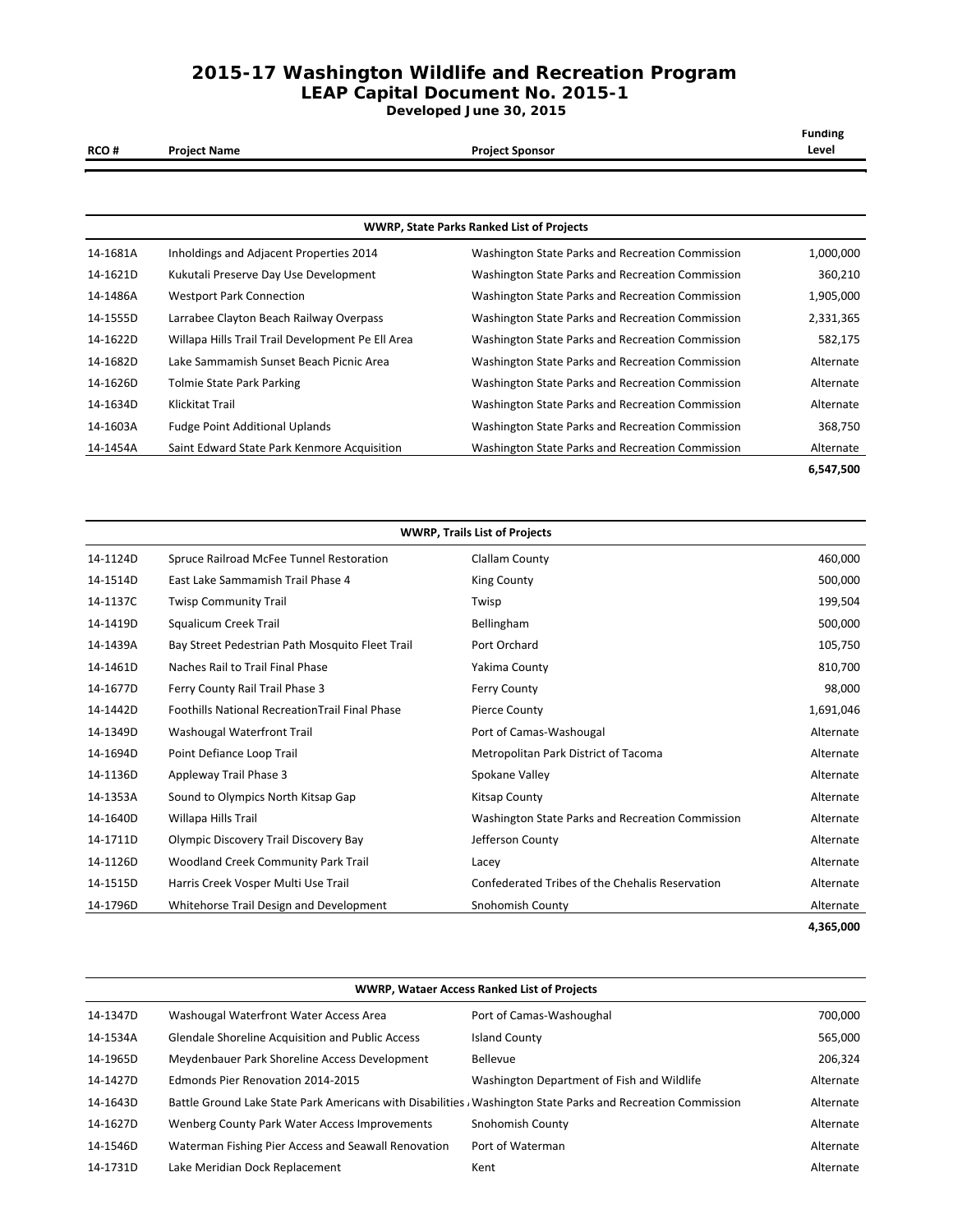# **2015-17 Washington Wildlife and Recreation Program LEAP Capital Document No. 2015-1**

### **Developed June 30, 2015**

| <b>RCO#</b> | <b>Project Name</b>             | <b>Project Sponsor</b>                     | <b>Funding</b><br>Level |
|-------------|---------------------------------|--------------------------------------------|-------------------------|
| 14-1687A    | Coulter Creek Phase 2           | <b>Mason County</b>                        | 1,000,000               |
| 14-1693D    | Owen Beach                      | Metropolitan Park District of Tacoma       | Alternate               |
| 14-1170C    | <b>Sultan River Access</b>      | Sultan                                     | 3,126                   |
| 14-1724D    | Wapato Lake Dock Reconstruction | Metropolitan Park District of Tacoma       | Alternate               |
| 14-1100C    | <b>Kettle River Access</b>      | Washington Department of Fish and Wildlife | 799,300                 |
|             |                                 |                                            | 3,273,750               |

|          | <b>WWRP, Critical Habitat Ranked List of Projects</b> |                                            |           |  |
|----------|-------------------------------------------------------|--------------------------------------------|-----------|--|
| 14-1085A | <b>Mountain View</b>                                  | Washington Department of Fish and Wildlife | 4,000,000 |  |
| 14-1096A | Simcoe                                                | Washington Department of Fish and Wildlife | 2,459,750 |  |
| 14-1087A | Mid Columbia - Grand Coulee                           | Washington Department of Fish and Wildlife | 2,821,250 |  |
| 14-1090A | Heart of the Cascades                                 | Washington Department of Fish and Wildlife | Alternate |  |
|          |                                                       |                                            | 9,281,000 |  |

|          | <b>WWRP, Natural Areas Ranked List of Projects</b>   |                                            |           |  |
|----------|------------------------------------------------------|--------------------------------------------|-----------|--|
| 14-1249A | Dabob Bay Natural Area Shoreline                     | Washington Department of Natural Resources | 3,240,955 |  |
| 14-1254A | Kennedy Creek Natural Area Preserve                  | Washington Department of Natural Resources | 849,659   |  |
| 14-1252A | Ink Blot and Schumacher Creek Natural Area Preserves | Washington Department of Natural Resources | 2,214,554 |  |
| 14-1247A | Queets River                                         | Washington Department of Natural Resources | 119,112   |  |
| 14-1722A | South Lake Ozette Natural Area Preserve              | Washington Department of Natural Resources | 123,220   |  |
|          |                                                      |                                            | 6,547,500 |  |

| WWRP, State Lands Restoration and Enhancement Ranked List of Projects |                                                  |                                            |           |
|-----------------------------------------------------------------------|--------------------------------------------------|--------------------------------------------|-----------|
| 14-1697R                                                              | Grassland Restoration in South Puget Sound       | Washington Department of Fish and Wildlife | 387,700   |
| 14-1485R                                                              | Lacamas Prairie Oak and Wet Prairie Restoration  | Washington Department of Natural Resources | 120,000   |
| 14-1508R                                                              | Sinlahekin Ecosystem Restoration Phase 3         | Washington Department of Fish and Wildlife | 534,500   |
| 14-1525R                                                              | Trout Lake Meadow Restoration Phase 2            | Washington Department of Natural Resources | 49,050    |
| 14-1482R                                                              | <b>Coastal Forest Restoration</b>                | Washington Department of Natural Resources | Alternate |
| 14-1355R                                                              | LT Murray Forest and Aquatic Habitat Enhancement | Washington Department of Fish and Wildlife | Alternate |
|                                                                       |                                                  |                                            | 1,091,250 |

| <b>WWRP, Urban Wildlife Ranked List of Projects</b> |                                |                                                                                                      |           |
|-----------------------------------------------------|--------------------------------|------------------------------------------------------------------------------------------------------|-----------|
| 14-1098A                                            | West Rocky Prairie             | Washington Department of Fish and Wildlife                                                           | 2,614,250 |
| 14-1276A                                            | Bass-Beaver Lake Acquisition   | King County                                                                                          | 748,000   |
| 14-1130A                                            | Sage Hills Gateway Acquisition | Wenatchee                                                                                            | 510,000   |
| 14-1251A                                            |                                | Stavis Natural Resources Conservation Area and Kitsap For Washington Department of Natural Resources | Alternate |
| 14-1250A                                            |                                | Mount Si and Middle Fork Snogualmie Natural Resources (Washington Department of Natural Resources    | Alternate |
| 14-1093A                                            | Ebey Island                    | Washington Department of Fish and Wildlife                                                           | Alternate |
| 14-1441A                                            | Hooven Bog Conservation Area   | Snohomish County                                                                                     | 492,750   |

 **4,365,000**